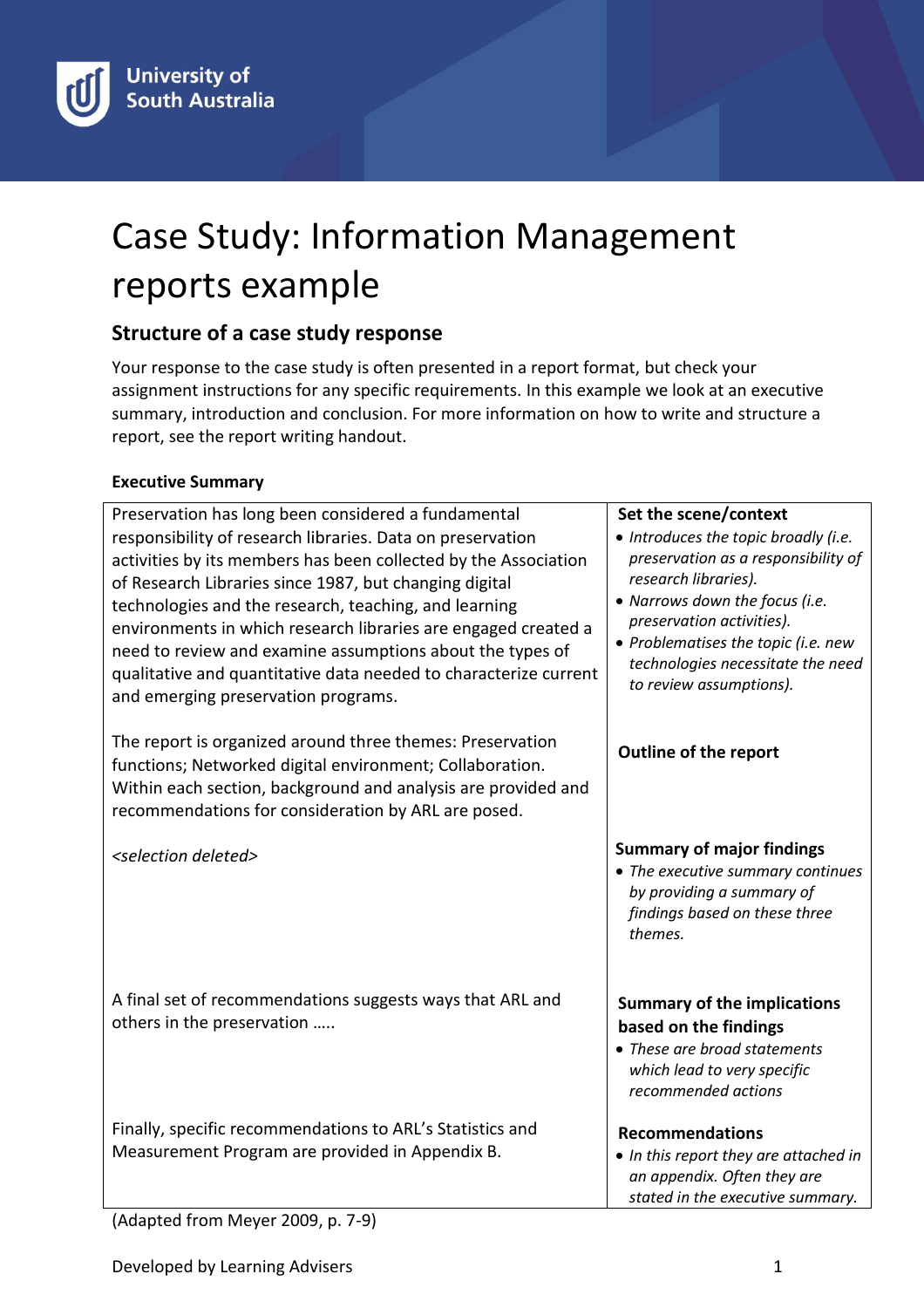

#### **Introduction**

The analysis reported here is an outcome of the ARL Task Force on the Future of Preservation in ARL Libraries meeting held in 2006. Based on the discussion at that meeting the Task Force recommended that ARL conduct an investigation of the kinds of preservation activities being pursued or considered by ARL member libraries. ARL has gathered data on member libraries' preservation activities for several decades, but the goal of this study is to expand beyond those traditional bounds and address a fuller range of activities that advance the preservation of increasingly digital research collections. Thus, the findings in this report rely on additional sources of evidence including qualitative interviews conducted with preservation librarians and collection development librarians; an experts meeting to review initial findings from the qualitative interviews; and a review of recent literature.

Based on these sources, this report summarizes the range of preservation activities pursued by ARL member libraries and provides recommendations about how libraries should characterize and measure those activities. Although a full palette of preservation activities is addressed, areas of emerging interest or concern for libraries are particularly highlighted. The recommendations in this report serve two purposes: (1) to inform the development of an ARL preservation self-study tool for libraries and (2) to offer suggestions to the ARL Statistics & Measurement Program for enhancing the ARL preservation statistics.

Several assumptions inform this report: *<sections deleted>*

#### **Set the scene/context**

 *This is an extension of the information presented in the executive summary*

#### **Aim/goals**

#### **Methods**

 *Brief description of how information which formed the main findings was collected*

#### **Outline of the report**

 *This matches the outline in the executive summary. However, in the introduction they are presented as problems or issues which need investigating, whereas in the executive summary they are presented as findings.*

#### **Outcome**

- *Connected to aim/goals stated above*
- *Connected to recommendations which are NOT presented in the introduction*

#### **Assumptions**